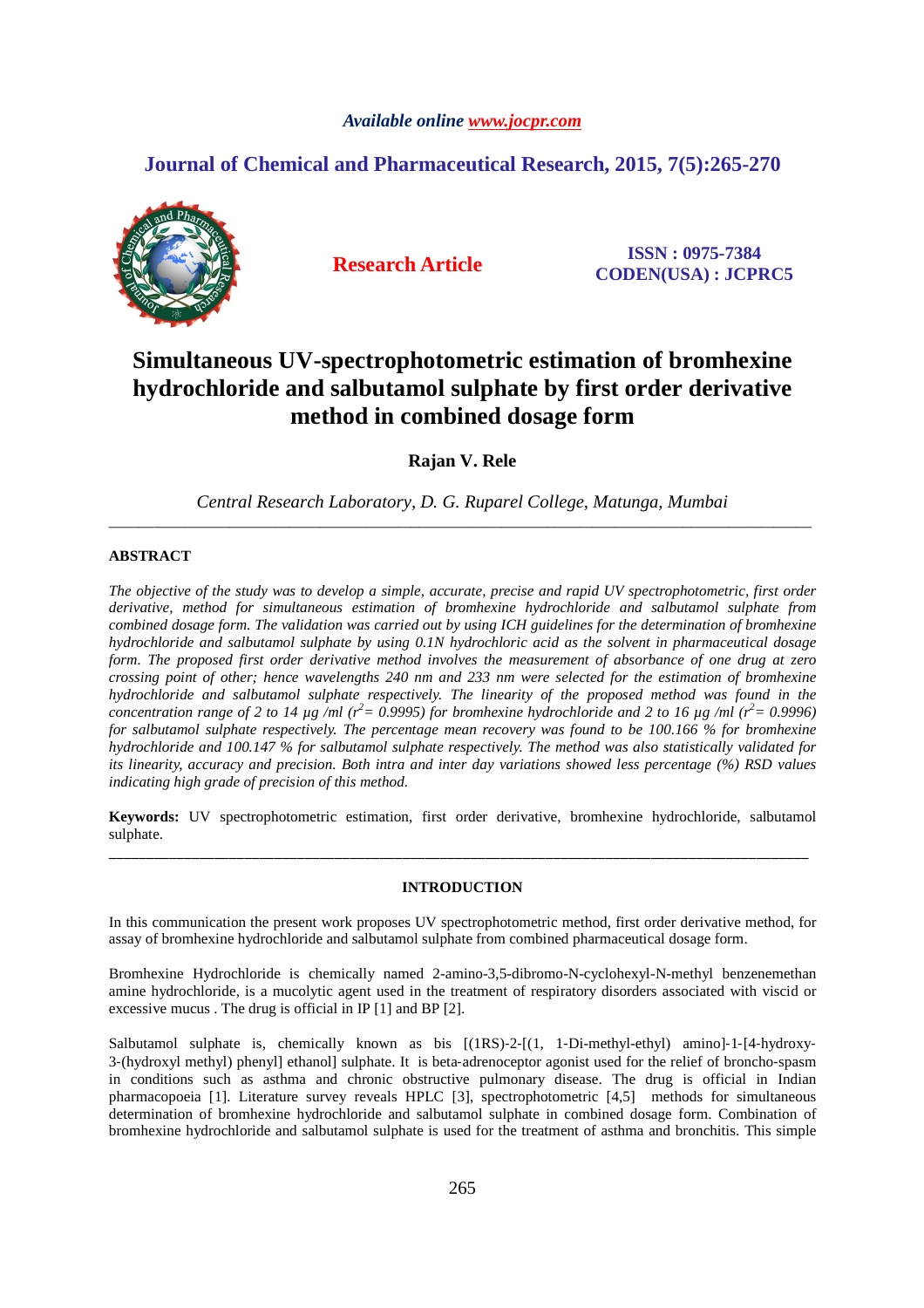method can also be used for the routine analysis of this combination formulation. In the proposed work development, optimization and validation of the method are presented.

*\_\_\_\_\_\_\_\_\_\_\_\_\_\_\_\_\_\_\_\_\_\_\_\_\_\_\_\_\_\_\_\_\_\_\_\_\_\_\_\_\_\_\_\_\_\_\_\_\_\_\_\_\_\_\_\_\_\_\_\_\_\_\_\_\_\_\_\_\_\_\_\_\_\_\_\_\_\_*

#### **EXPERIMENTAL SECTION**

#### **Instrument and reagents**

Spectral scan was made on a Shimadzu UV-spectrophotometer, model 1800 (Shimadzu, Japan) with spectral band width of 0.5 nm with automatic wavelength corrections by using a pair of 10 mm quartz cells. All spectral measurements were done by using UV-Probe 2.42 software. Reference standards of bromhexine hydrochloride and Salbutamol sulphate were obtained from reputed firm with certificate analysis.

#### **Preparation of standard drug solution**

A 10 mg standard bromhexine hydrochloride was weighed accurately and transferred to a 10 ml volumetric flask and sonicated with 5 ml of ethanol for 15 minutes. The volume was made up to the mark with ethanol to give a stock solution of concentration 1000  $\mu$ g /ml. From this solution, 1 ml of solution was pipetted out and transferred into 10 ml volumetric flask. The volume was made up to mark with 0.1 N ethanol to give a working standard solution of concentration 100 µg/ml.

A 10 mg standard Salbutamol sulphate was weighed accurately and transferred to a 10 ml volumetric flask and sonicated with 5 ml of ethanol for 15 minutes. The volume was made up to the mark with ethanol to give a stock solution of concentration 1000  $\mu$ g /ml. From this solution, 1 ml of solution was pipetted out and transferred into 10 ml volumetric flask. The volume was made up to mark with ethanol to give a working standard solution of concentration 100 µg/ml.

#### **Preparation of sample solution**

Twenty tablets were weighed accurately and average weight of each tablet was determined. A powder equivalent to 8 mg of standard bromhexine hydrochloride and 2 mg of salbutamol sulphate were weighted accurately and transferred in 10 ml volumetric flask. To this flask 5 ml of ethanol was added and sonicated for 10 minutes. Such solution is diluted with ethanol to mark to give concentration as 800 µg /ml of bromhexine hydrochloride and 200 µg /ml. of salbutamol sulphate respectively. The working standard solution was prepared by diluting 1 ml of 800 µg /ml of bromhexine hydrochloride and 200 µg /ml of salbutamol sulphate solution to 10 ml with diluent to get concentration 80 µg /ml of bromhexine hydrochloride and 20 µg /ml. of salbutamol sulphate respectively. Such solution was used for further analysis.

### **Method: First order derivative method**

## **(a) For bromhexine hydrochloride**

For the selection of analytical wavelength, 100 µg/ml solution of bromhexine hydrochloride was scanned in the spectrum mode from 400 nm to 200 nm by using 0.1 N hydrochloric acid as blank. The first order derivative spectrum was obtained by using derivative mode by UV probe 2.42 software. From the spectrum, the amplitude of the derivative spectrum was measured at 240 nm.

#### **(b) For salbutamol sulphate**

For the selection of analytical wavelength, 100 µg/ml solution of salbutamol sulphate was scanned in the spectrum mode from 400 nm to 200 nm by using 0.1 N hydrochloric acid as blank. The first order derivative spectrum was obtained by using derivative mode by UV probe 2.42 software. From the spectrum, the amplitude of the derivative spectrum was measured at 233 nm.

#### **Preparation of calibration curves**

Series of solutions containing  $2 - 14 \mu g/m$  of bromhexine hydrochloride and  $2 - 16 \mu g/m$  of salbutamol sulphate were used to determine linearity of the proposed method respectively. Solutions were scanned in the spectrum mode and absorbance spectra were converted to first order derivative spectra. The overlain spectra of bromhexine hydrochloride and salbutamol sulphate were given in Fig. 1(a), 1(b) respectively.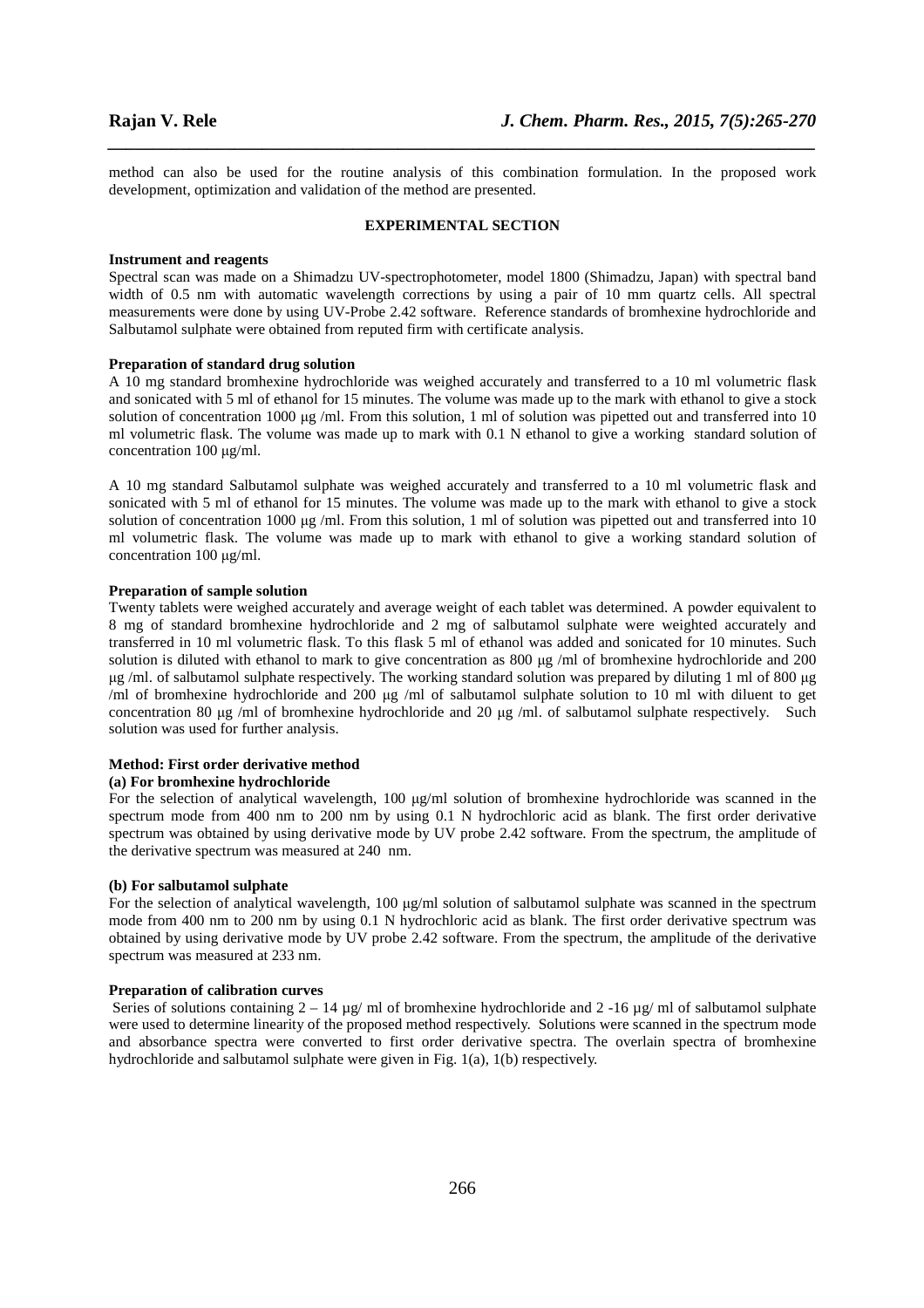

**Fig. 1(a): Overlay spectra of first order derivative of bromhexine hydrochloride in the concentration range of 2 – 14 µg/ ml** 



**Fig. 1(b): Overlay spectra of first order derivative of salbutamol sulphate in the concentration range of 2 – 16 µg/ ml** 

After observing the overlain first order derivative spectra of bromhexine hydrochloride and salbutamol sulphate, the zero crossing points of both drugs were selected for analysis of other drug. The first wave length selected was 240 nm, the zero crossing point of salbutamol sulphate where bromhexine hydrochloride showed considerable absorbance. The second wavelength was 233 nm, the zero crossing point of Bromhexine hydrochloride, where salbutamol sulphate showed considerable absorbance. The calibration curves were plotted of amplitude against concentrations [Fig. 2 (a), 2(b)].



**Fig.2 (a): Calibration curve of bromhexine hydrochloride in the concentration range of 2-14 µg/ml**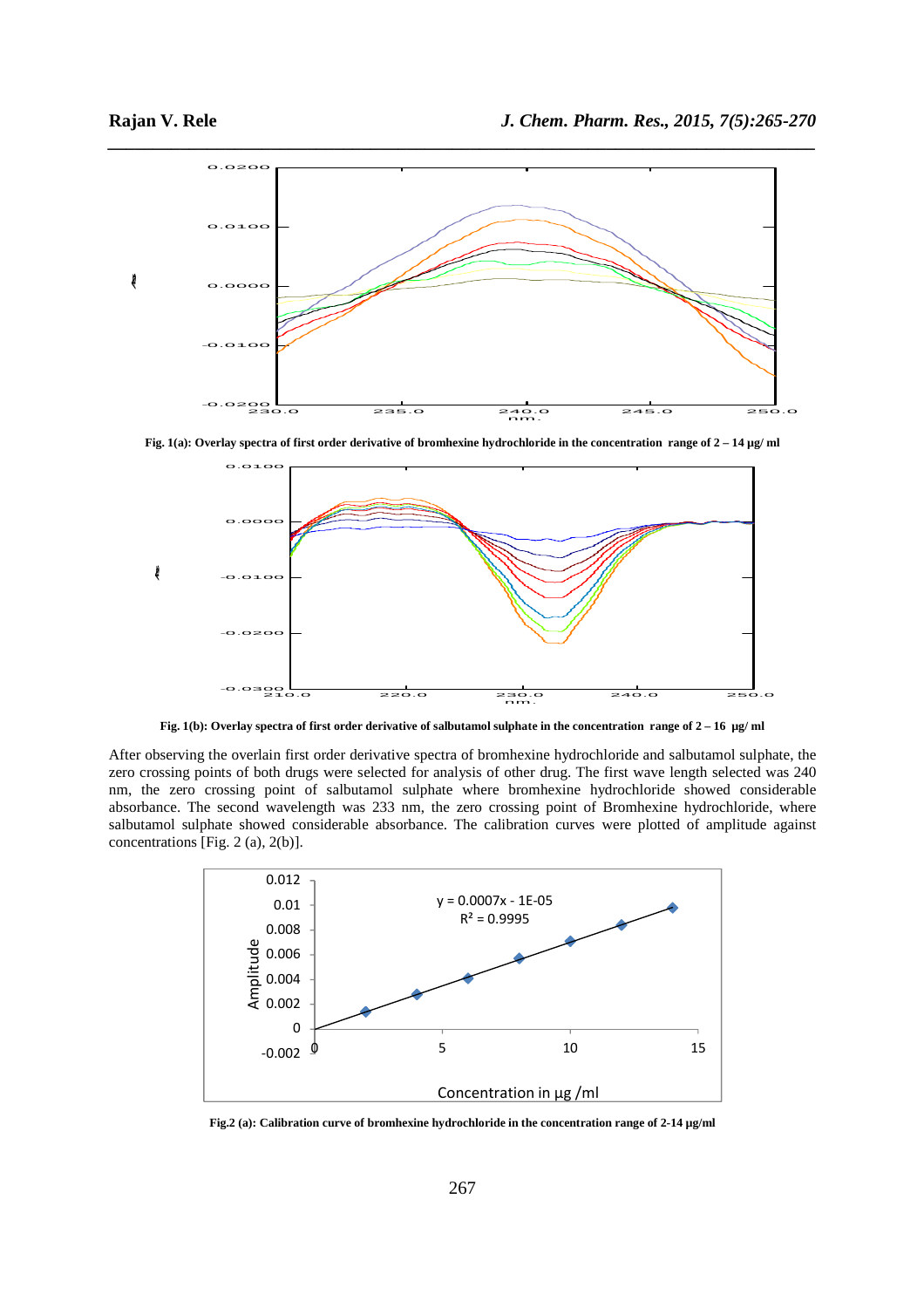

**Fig.2 (b): Calibration curve of salbutamol sulphate in the concentration range of 2-16 µg/ml** 

Results of the analysis are given in table 1.

| <b>Parameter</b>                 | <b>Bromhexine hydrochloride</b> | Salbutamol sulphate |
|----------------------------------|---------------------------------|---------------------|
| Detection Wavelength (nm)        | 240                             | 233                 |
| <b>Beer Law Limits (µg/ml)</b>   | $2 - 14$                        | $2 - 16$            |
| Correlation coefficient( $r^2$ ) | 0.9995                          | 0.9996              |
| Regression equation $(v=b+ac)$   |                                 |                     |
| Slope(a)                         | 0.0007                          | 0.0014              |
| Intercept (b)                    | 0.00001                         | 0.00003             |

**Table 1: Values of results of optical and regression of drugs** 

#### **Estimation from tablets**

Twenty tablets were weighed accurately and average weight of each tablet was determined. A powder equivalent to 8 mg of standard bromhexine hydrochloride and 2 mg of salbutamol sulphate were weighted accurately and transferred in 10 ml volumetric flask. To this flask 5 ml of ethanol was added and sonicated for 10 minutes. Such solution is diluted with ethanol to mark to give concentration as 800 µg /ml of bromhexine hydrochloride and 200 µg /ml. of salbutamol sulphate respectively. The working standard solution was prepared by diluting 1 ml of 800 µg /ml of bromhexine hydrochloride and 200 µg /ml of salbutamol sulphate solution to 10 ml with diluent to get concentration 80 µg /ml of bromhexine hydrochloride and 20 µg /ml. of salbutamol sulphate respectively. Such solutions were scanned in the range of 350-200 nm against 0.1 N hydrochloric acid as blank. The absorbance spectra were converted to first order derivative spectra. Calculations were done as per the equations. The concentrations of amoxicillin and carbocisteine present in capsules were calculated by substituting the values of absorbance in linearity equations.

(a) For bromhexine hydrochloride,  $Y = 0.0007x + 0.00001$ 

(b) For salbutamol sulphate,  $Y = 0.0014x + 0.00003$ 

| Level of %<br>recovery | Amount present in $\mu\alpha/ml$ |             | Amount added in µg/ml |             | Amount found in µg/ml |             | % Recovery |             | Mean %<br>recovery |             |
|------------------------|----------------------------------|-------------|-----------------------|-------------|-----------------------|-------------|------------|-------------|--------------------|-------------|
|                        | Sal                              | <b>Brom</b> | Sal                   | <b>Brom</b> | Sal                   | <b>Brom</b> | Sal        | <b>Brom</b> | Sal                | <b>Brom</b> |
| 80%                    | 2.0                              | 8.0         | 1.6                   | 6.4         | 3.603                 | 14.436      | 100.11     | 100.23      | 100.07             |             |
|                        | 2.0                              | 8.0         | 1.6                   | 6.4         | 3.609                 | 14.425      | 100.25     | 100.18      |                    | 100.15      |
|                        | 2.0                              | 8.0         | 1.6                   | 6.4         | 3.595                 | 14.407      | 99.87      | 100.05      |                    |             |
| 100%                   | 2.0                              | 8.0         | 2.0                   | 8.0         | 4.007                 | 16.028      | 100.12     | 100.18      |                    |             |
|                        | 2.0                              | 8.0         | 2.0                   | 8.0         | 4.009                 | 16.006      | 100.24     | 100.04      | 100.16             | 100.02      |
|                        | 2.0                              | 8.0         | 2.0                   | 8.0         | 4.005                 | 15.977      | 100.14     | 99.86       |                    |             |
| 120%                   | 2.0                              | 8.0         | 2.4                   | 9.6         | 4.411                 | 17.621      | 100.27     | 100.12      |                    |             |
|                        | 2.0                              | 8.0         | 2.4                   | 9.6         | 4.402                 | 17.645      | 100.05     | 100.26      | 100.07             | 100.21      |
|                        | 2.0                              | 8.0         | 2.4                   | 9.6         | 4.395                 | 17.647      | 99.89      | 100.27      |                    |             |

*Brom = Bromhexine hydrochloride, Sal = Salbutamol sulphate*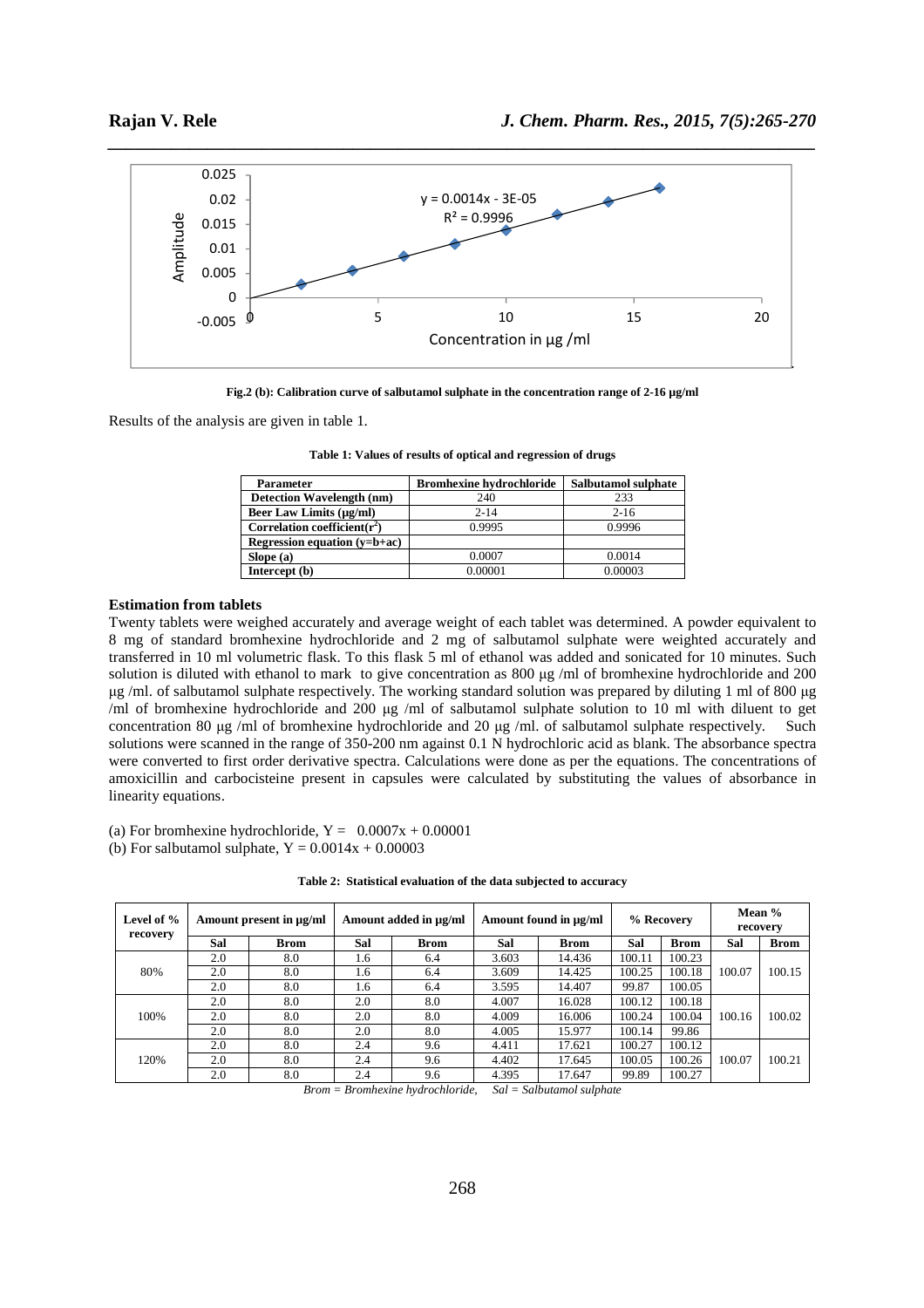#### **Method Validation**

These methods were validated according to ICH guidelines.

#### **Accuracy**

To ascertain the accuracy of proposed methods, recovery studies were carried out by standard addition method at three different levels (80%, 100% and 120%). Percentage recovery for bromhexine hydrochloride and salbutamol sulphate was found in the range of 100.07 % to 100.21 %. (Table 2).

*\_\_\_\_\_\_\_\_\_\_\_\_\_\_\_\_\_\_\_\_\_\_\_\_\_\_\_\_\_\_\_\_\_\_\_\_\_\_\_\_\_\_\_\_\_\_\_\_\_\_\_\_\_\_\_\_\_\_\_\_\_\_\_\_\_\_\_\_\_\_\_\_\_\_\_\_\_\_*

#### **Linearity**

The linearity of measurement was evaluated by analyzing different concentration of the standard solutions of bromhexine hydrochloride and salbutamol sulphate. For both the drugs concentration range was found to be 1- 14 µg/ml for bromhexine hydrochloride and 1-16 µg/ml for Salbutamol sulphate respectively.

#### **Precision**

The method precision was established by carrying out the analysis of tablets powder blend containing 8 mg of bromhexine hydrochloride and 2 mg of Salbutamol sulphate. The assay was carried out for the drugs by using proposed analytical method in six replicates. The values of relative standard deviation were well within limits 99.89 % and 100.34 % for bromhexine hydrochloride and 99.86 % and 100.29 % for salbutamol sulphate respectively indicating the sample repeatability of the method. The results obtained are tabulated in table 3**.** 

| Sr. No. | Sample No.   | % Assay             |                                 |  |  |
|---------|--------------|---------------------|---------------------------------|--|--|
|         |              | Salbutamol sulphate | <b>Bromhexine hydrochloride</b> |  |  |
|         |              | 100.12              | 100.18                          |  |  |
| 2       | 2            | 100.24              | 100.04                          |  |  |
| 3       | 3            | 100.14              | 99.86                           |  |  |
| 4       |              | 100.34              | 100.17                          |  |  |
| 5       |              | 100.27              | 100.29                          |  |  |
| 6       | 6            | 99.89               | 100.07                          |  |  |
|         | Mean % assay | 100.166             | 100.101                         |  |  |
|         | $%$ R.S.D.   | 0.1584              | 0.1478                          |  |  |

**Table 3: Statistical evaluation of the data subjected to method of precision** 

Intra-day precision was estimated by assaying powder blend of tablet containing 8 mg of bromhexine hydrochloride and 2 mg of salbutamol sulphate. The assay was carried out for the drugs by using proposed analytical method in six replicates. The results were average for statistical evaluation.

Inter-day precision was estimated by assaying powder blend containing 8 mg of bromhexine hydrochloride and 2 mg of Salbutamol sulphate for three consecutive days (i.e.  $1^{st}$ ,  $3^{rd}$  and  $5^{th}$  days). The statistical validation data for intra and inter day precision is summarized in table 4.

| Table 4: Summary of validation parameter for intra-day and inter-day |  |  |  |  |
|----------------------------------------------------------------------|--|--|--|--|
|----------------------------------------------------------------------|--|--|--|--|

| Sr. No. | <b>Parameters</b>                   | <b>Bromhexine hydrochloride</b> | Salbutamol sulphate |
|---------|-------------------------------------|---------------------------------|---------------------|
|         | Intra-day precision                 | 100.18%                         | 100.17%             |
|         | $(N=3)$ amount found $\pm$ % R.S.D. | 0.1517                          | 0.1463              |
|         | Inter-day precision                 | 99.45%                          | 98.83%              |
|         | $(N=3)$ amount found $\pm$ % R.S.D. | 0.1114                          | 0.1755              |

Both intra- day and inter-day precision variation found to be less in % RSD values. It indicates high degree of precision of the method.

## **RESULTS AND DISCUSSION**

The developed UV, first order derivative spectrophotometric method for simultaneous determination of bromhexine hydrochloride and Salbutamol sulphate in pharmaceutical formulation was found to be simple and convenient for the routine analysis of two drugs. The proposed method is accurate, precise and reproducible. It is confirmed from validation data as given in tables 1 to 4. The % RSD was found to be less than 1, which indicates validity of method. Linearity was observed by linear regression equation method for bromhexine hydrochloride and Salbutamol sulphate